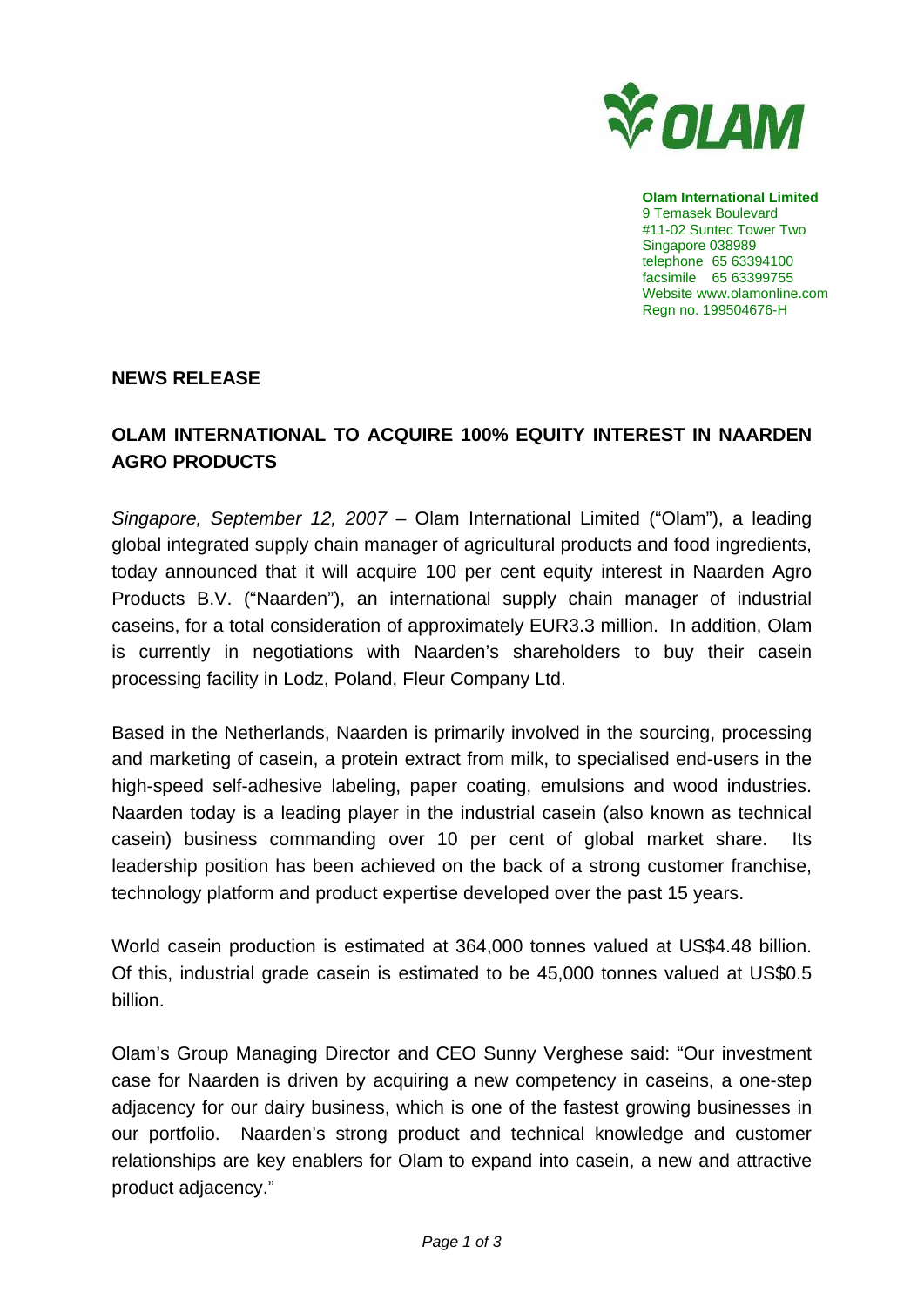Olam's Managing Director for Dairy Products, Vivek Verma, explained the rationale for the acquisition: "Our dairy products growth strategy has been focused on building dominant positions in niche trade flows. Today, Olam is one of the leading suppliers of bulk milk powder from Ukraine, Poland, Russia, Belarus, India, Argentina into Asia, Middle East and Africa.

"Entry into the casein business is a one-step product adjacency for us as sourcing the raw casein for Naarden shares the same sourcing channels as Olam's existing dairy business in these countries, providing significant synergies in cross-sourcing with only marginal additional investment. The industrial caseins business also offers us the opportunity to migrate to the next-step adjacency into edible casein (caseinates) segment where we will share the same food ingredients customers whom we currently serve."

Principal owner of Naarden, Guus Overmans, remarked: "We see a clear strategic fit between Naarden and Olam. Olam's financial strength, extensive procurement infrastructure in Eastern Europe and Asia, which are the primary sources of casein, and its diversified customer base provide the impetus for Naarden to scale up volumes quickly in response to customers' growing demand."

Naarden sold approximately 4,500 tonnes of casein for the financial year ended 31 December 2006, posting a turnover of EUR20.1 million.

The acquisition of Naarden is an all-cash transaction, funded by a combination of borrowings and internal accruals. The transaction is expected to be both earnings and value accretive from the first full year of consolidation.

## *Note:*

*This press release should be read and understood only in conjunction with the full text of Olam International Limited's announcement on this same transaction lodged on the SGXNET on September 12, 2007.*